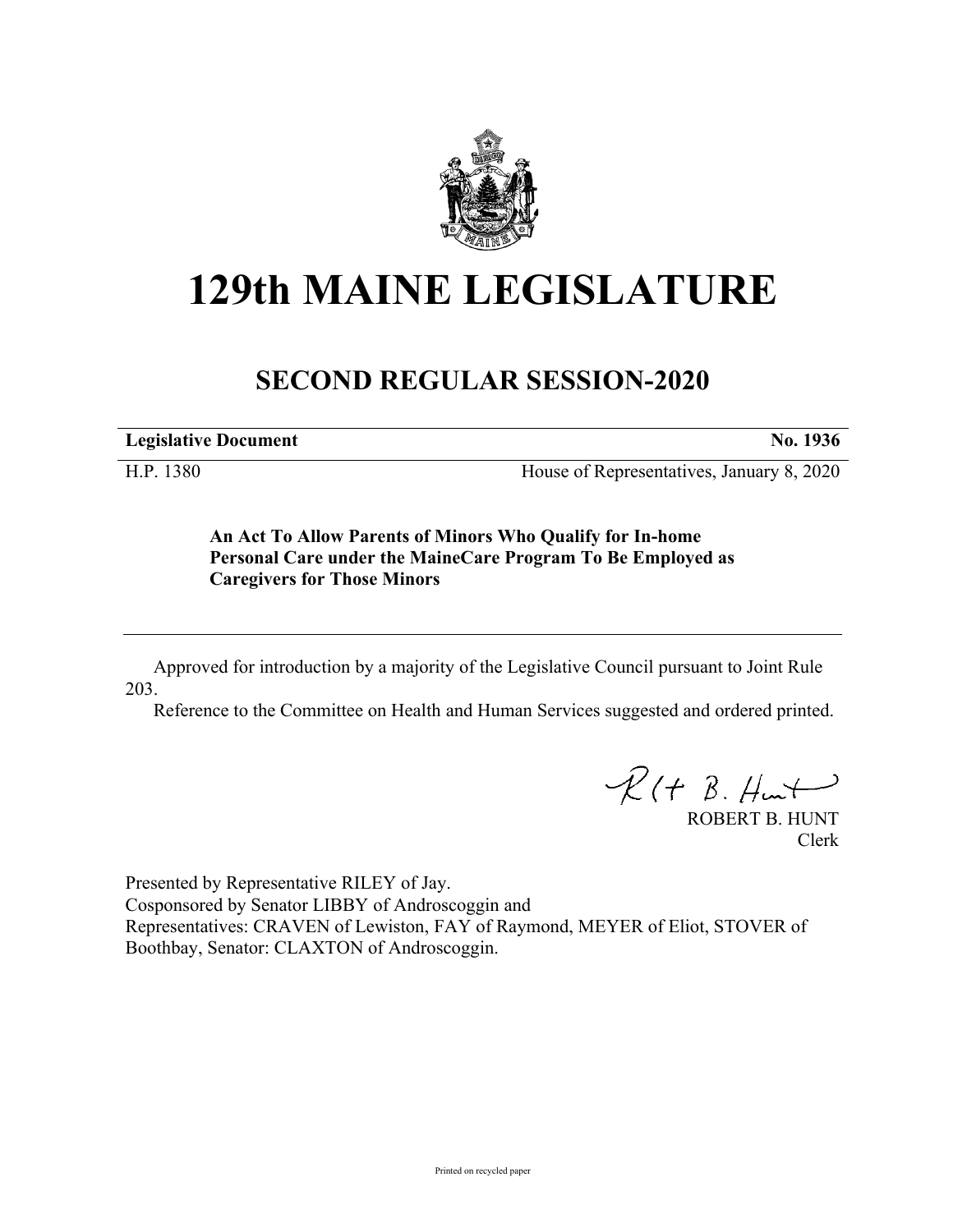- **Be it enacted by the People of the State of Maine as follows:**
- **Sec. 1. 22 MRSA §3174-EEE** is enacted to read:
- **§3174-EEE. In-home personal care services to minors**

 **1. Reimbursement for parent.** A parent of a child who is eligible for in-home personal care services under the MaineCare program may register as a personal care agency as defined in section 1717, subsection 1, paragraph C and determined in department rule and receive reimbursement for providing those services to the child.

 **2. Employer designation.** In order for a parent to be registered as a personal care agency under subsection 1, another individual who is not a parent of the child must be designated the employer. The person designated as the employer must be approved by both the department and the parent to act in the child's interest.

 **3. Rulemaking.** The department shall adopt rules to implement this section. Rules adopted pursuant to this subsection are routine technical rules as defined in Title 5, chapter 375, subchapter 2-A.

 **Sec. 2. Department of Health and Human Services to seek federal approval.** The Department of Health and Human Services shall seek any necessary state plan amendments or waivers from the United States Department of Health and Human Services, Centers for Medicare and Medicaid Services to implement the Maine Revised Statutes, Title 22, section 3174-EEE. The department shall submit the requests for approval no later than 6 months after the effective date of this Act.

 **Sec. 3. Rulemaking.** The Department of Health and Human Services shall adopt rules in accordance with the Maine Revised Statutes, Title 22, section 3174-EEE, subsection 3 no later than 6 months after receiving the necessary approvals from the United States Department of Health and Human Services, Centers for Medicare and Medicaid Services.

 **Sec. 4. Contingent effective date.** That section of this Act that enacts the Maine Revised Statutes, Title 22, section 3174-EEE takes effect only if the necessary approvals sought pursuant to section 2 of this Act are received. The Commissioner of Health and Human Services shall notify the Secretary of State, Secretary of the Senate, Clerk of the House of Representatives and Revisor of Statutes when approvals sought under section 2 have been received.

## **SUMMARY**

 This bill allows for the reimbursement of a parent providing in-home personal care services to the parent's child by allowing the parent to register as a personal care agency. The child must be eligible for the MaineCare program. An individual who is not a parent of the child must be designated as the employer and must be approved as the employer by both the parent and the Department of Health and Human Services. The department is required to request the necessary state plan amendments or waivers from the federal